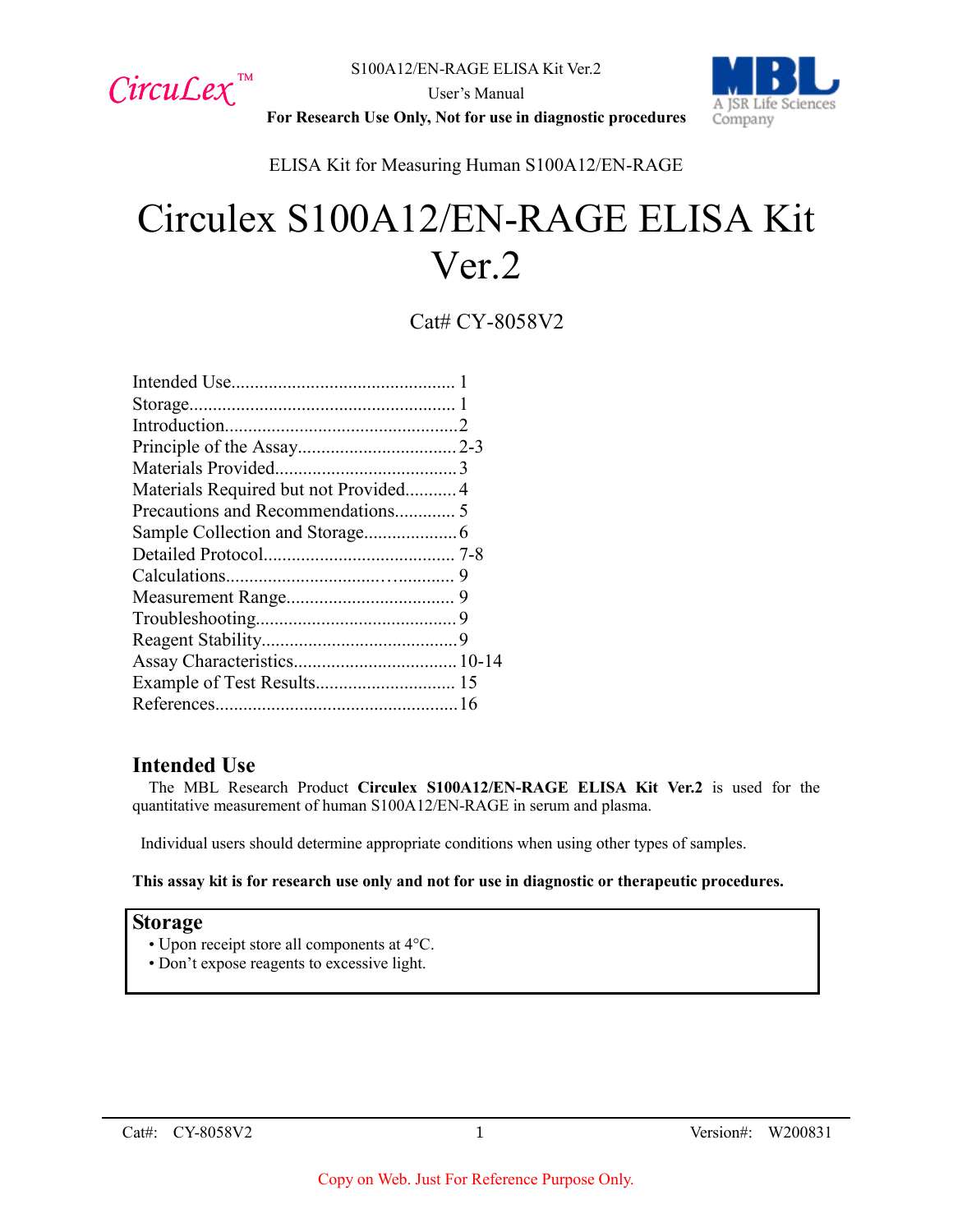



#### **For Research Use Only, Not for use in diagnostic procedures**

## **Introduction**

CircuLex<sup>™</sup>

Members of the S100 protein family are low molecular mass acidic proteins characterized by cell-type-specific expression and the presence of 2 EF-hand calcium-binding domains. The calgranulins are S100 proteins that are expressed in neutrophils, and are abundant in infiltrating monocytes and granulocytes under conditions of chronic inflammation.

Hofmann et al. (1999) reported that RAGE is a central cell surface receptor for S100A12, which they referred to as EN-RAGE (Extracellular Newly identified RAGE-binding protein), and related members of the S100/calgranulin superfamily. Interaction of EN-RAGE (S100A12) with cellular RAGE on endothelium, mononuclear phagocytes, and lymphocytes triggered cellular activation, with generation of key proinflammatory mediators. In murine models, blockade of ENRAGE/RAGE quenched delayed-type hypersensitivity and inflammatory colitis by arresting activation of central signaling pathways and expression of inflammatory gene mediators (1).

S100A12 was also isolated as proteins binding to three different anti-allergic drugs, amlexanox, cromolyn and tranilast, by drug-affinity chromatography (2). This finding implies that these three compounds might interact with these proteins when working as anti-allergic drugs.

S100A12 serum concentrations indicate neutrophil activation in JRA (3), cystic fibrosis (4), Kawasaki disease (5) and Crohn's disease (6). Its function as a proinflammatory factor secreted by activated neutrophils makes this protein a potential target for future therapies.

## **Principle of the Assay**

The Circulex S100A12/EN-RAGE ELISA Kit Ver.2 employs the quantitative sandwich enzyme immunoassay technique. A monoclonal antibody specific for S100A12/EN-RAGE has been pre-coated onto a microplate. Standards and samples are pipetted into the wells and the immobilized antibody binds any S100A12/EN-RAGE present. After washing away any unbound substances, an HRP conjugated monoclonal antibody specific for S100A12/EN-RAGE is added to the wells. Following a wash to remove any unbound antibody HRP conjugate, the remaining conjugate is allowed to react with the substrate  $H_2O_2$ -tetramethylbenzidine. The reaction is stopped by addition of acidic solution and absorbance of the resulting yellow product is measured at 450 nm. The absorbance is proportional to the concentration of S100A12/EN-RAGE. A standard curve is constructed by plotting absorbance values versus S100A12/EN-RAGE concentrations of calibrators, and concentrations of unknown samples are determined using this standard curve.

The Circulex S100A12/EN-RAGE ELISA Kit Ver.2 is designed to measure the concentration of human S100A12/EN-RAGE from serum, plasma, and other biological media.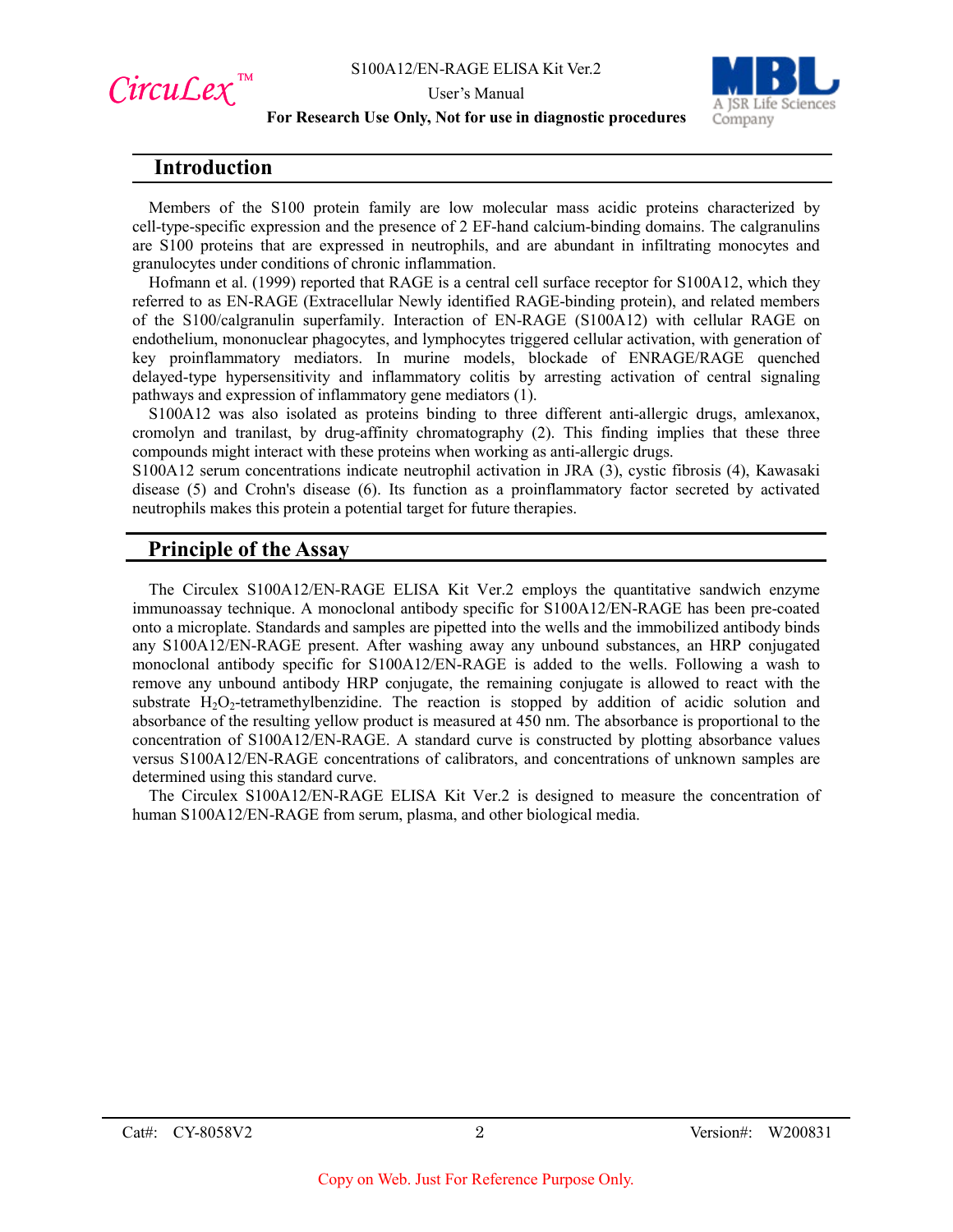

User's Manual



**For Research Use Only, Not for use in diagnostic procedures**

#### **Summary of Procedure**

Add  $100 \mu L$  of diluted sample to the wells Incubate for 60 minutes at room temp. Wash the wells Add 100 µL of HRP conjugated anti-S100A12 antibody Incubate for 60 minutes at room temp. Wash the wells Add 100 µL of Substrate Reagent Incubate for 10-20 minutes at room temp. Add 100 µL of Stop Solution Measure absorbance at 450 nm

## **Materials Provided**

All samples and standards should be assayed in duplicate. The following components are supplied and are sufficient for the one 96-well microplate kit.

**Microplate:** One microplate supplied ready to use, with 96 wells (12 strips of 8-wells) in a foil, zip-lock bag with a desiccant pack. Wells are coated with anti-S100A12/EN-RAGE monoclonal antibody as a capture antibody.

**10X Wash Buffer:** One 100 mL bottle of 10X buffer containing Tween®-20

**Dilution Buffer:** One bottle containing 50 mL of 1X buffer; use for standard and sample dilution. Ready to use.

**Human S100A12 Standard:** One vial containing  $X^*$  ng of lyophilized recombinant human S100A12/ EN-RAGE.

\***The amount is changed depending on lot. See the real "User's Manual" included in the kit box.**

**HRP conjugated Detection Antibody:** One bottle containing 12 mL of HRP (horseradish peroxidase) conjugated anti-S100A12/EN-RAGE monoclonal antibody.

**Substrate Reagent:** One bottle containing 20 mL of the chromogenic substrate, tetra-methylbenzidine (TMB). Ready to use.

**Stop Solution:** One bottle containing 20 mL of 1 N H<sub>2</sub>SO<sub>4</sub>. Ready to use.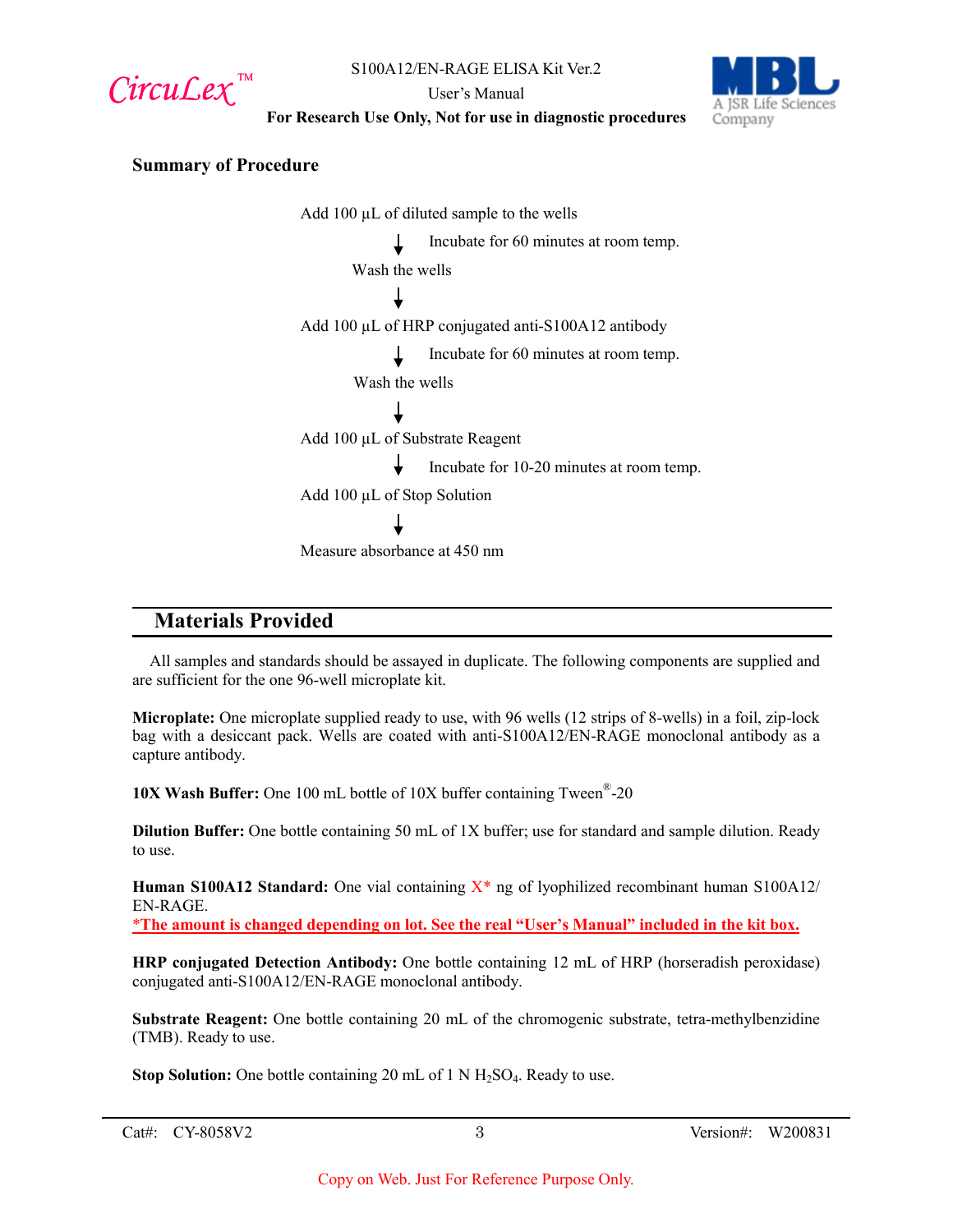

User's Manual



**For Research Use Only, Not for use in diagnostic procedures**

## **Materials Required but not Provided**

- **Pipettors:** 2-20 µL, 20-200 µL and 200-1,000 µL precision pipettors with disposable tips.
- **Precision repeating pipettor**
- **Orbital microplate shaker**
- **Microcentrifuge and tubes** for sample preparation.
- **Vortex mixer**
- **(Optional) Microplate washer:** Manual washing is possible but not preferable.
- **Plate reader** capable of measuring absorbance in 96-well plates at dual wavelengths of 450 nm/540 nm. Dual wavelengths of 450/550 or 450/595 nm can also be used. The plate can also be read at a single wavelength of 450 nm, which will give a somewhat higher reading.
- **(Optional) Software package facilitating data generation and analysis**
- **500 or 1,000 mL graduated cylinder**
- **Reagent reservoirs**
- **Deionized water of the highest quality**
- **Disposable paper towels**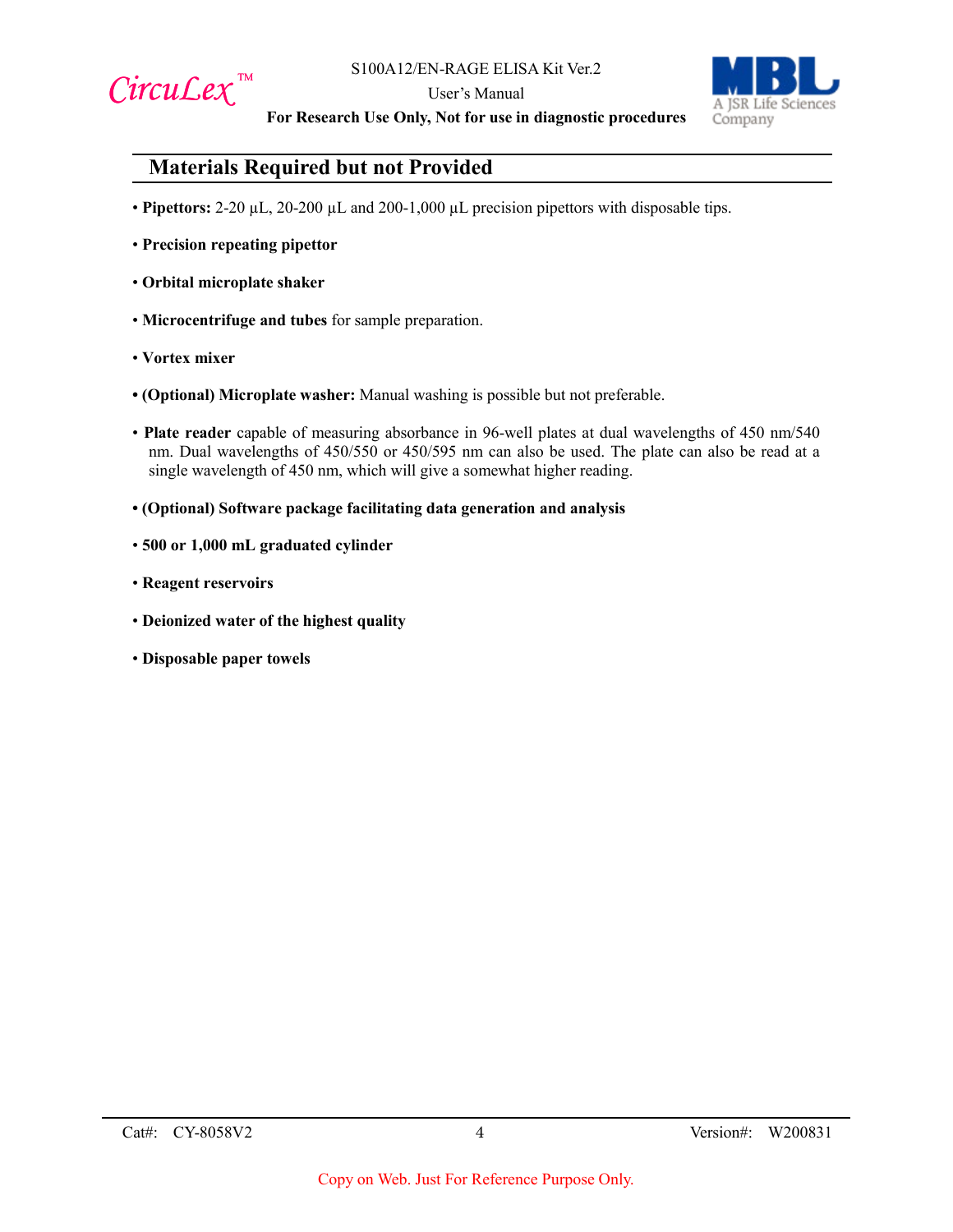



**For Research Use Only, Not for use in diagnostic procedures**

## **Precautions and Recommendations**

- **Although we suggest to conduct experiments as outlined below, the optimal experimental conditions will vary depending on the parameters being investigated, and must be determined by the individual user.**
- Allow all the components to come to room temperature before use.
- All microplate strips that are not immediately required should be returned to the zip-lock pouch, which must be carefully resealed to avoid moisture absorption.
- Do not use kit components beyond the indicated kit expiration date.
- Use only the microtiter wells provided with the kit.
- Rinse all detergent residue from glassware.
- Use deionized water of the highest quality.
- Do not mix reagents from different kits.
- The buffers and reagents in this kit may contain preservatives or other chemicals. Care should be taken to avoid direct contact with these reagents.
- Do not mouth pipette or ingest any of the reagents.
- Do not smoke, eat, or drink when performing the assay or in areas where samples or reagents are handled.
- Dispose of tetra-methylbenzidine (TMB) containing solutions in compliance with local regulations.
- Avoid contact with the acidic Stop Solution and Substrate Solution, which contains hydrogen peroxide.
- Wear gloves and eye protection when handling immunodiagnostic materials and samples of human origin, and these reagents. In case of contact with the Stop Solution and the Substrate Solution, wash skin thoroughly with water and seek medical attention, when necessary.
- **Biological samples may be contaminated with infectious agents. Do not ingest, expose to open wounds or breathe aerosols. Wear protective gloves and dispose of biological samples properly.**
- **CAUTION: Sulfuric Acid is a strong acid. Wear disposable gloves and eye protection when handling Stop Solution.**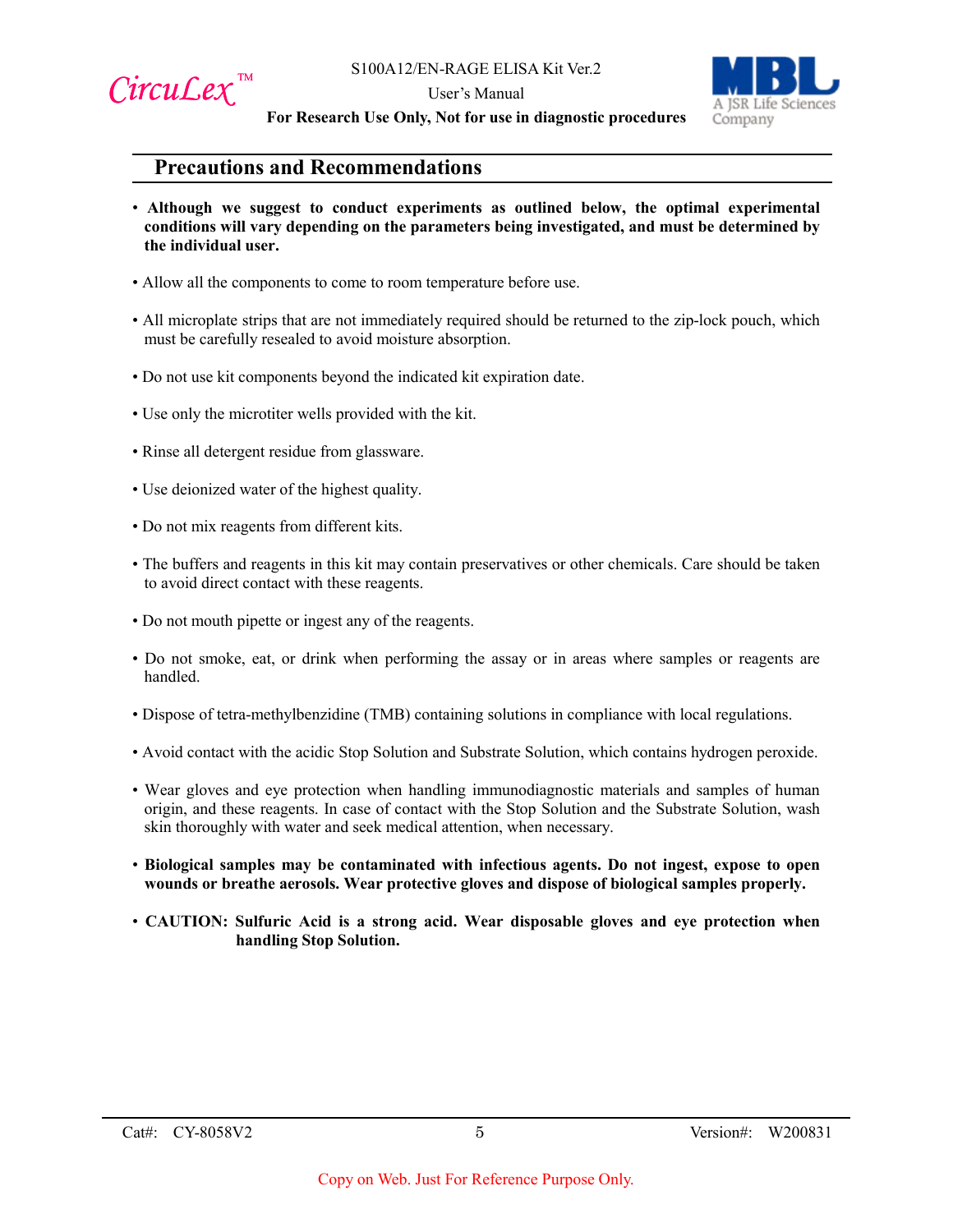CircuLex<sup>™</sup>



**For Research Use Only, Not for use in diagnostic procedures**

## **Sample Collection and Storage**

**Serum:** Use a serum separator tube and allow samples to clot for  $60 \pm 30$  minutes. Centrifuge the samples at 4<sup>o</sup>C for 10 minutes at 1,000 x g. Remove serum and assay immediately or store samples on ice for up to 6 hours before assaying. Aliquots of serum may also be stored at below -70°C for extended periods of time. Avoid repeated freeze-thaw cycles.

**Plasma:** Collect plasma using EDTA-Na<sub>2</sub> as the anticoagulant. If possible, collect the plasma into a mixture of EDTA-Na2 and Futhan5 to stabilize the sample against spontaneous *in vitro* complement activation. Immediately centrifuge samples at 4°C for 15 minutes at 1,000 x g. Assay immediately or store samples on ice for up to 6 hours before assaying. Aliquots of plasma may also be stored at below -70°C for extended periods of time. Avoid repeated freeze-thaw cycles.

**Note:** Heparin and Citrate plasma has not been validated for use in this assay.

#### **Other biological samples:** MBL has not tested.

(*e.g.* Remove any particulates by centrifugation and assay immediately or aliquot and store samples at below -70°C. Avoid repeated freeze-thaw cycles. Individual users should determine appropriate conditions when using other types of samples.)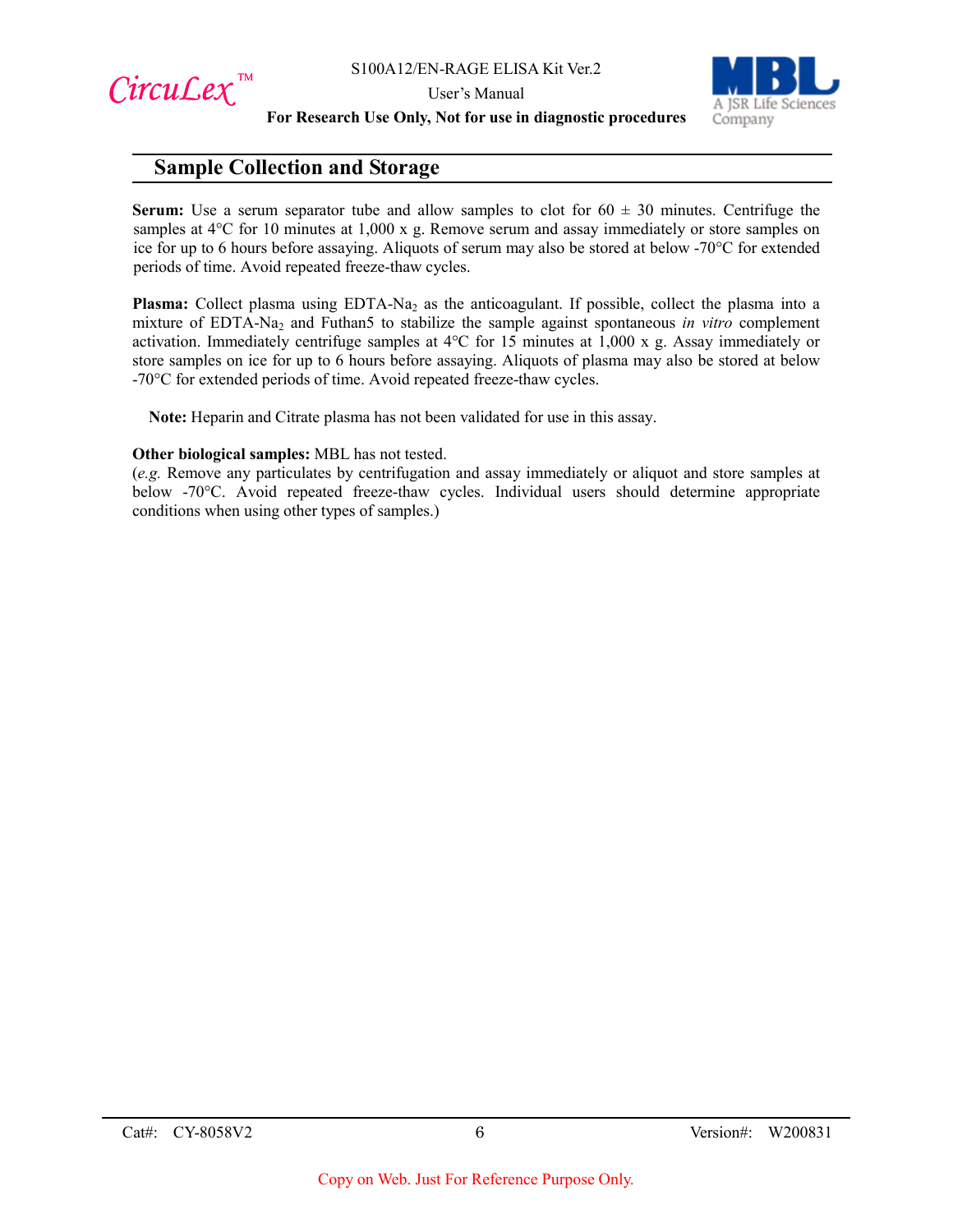

 $Circu$ *Lex*™



#### User's Manual **For Research Use Only, Not for use in diagnostic procedures**

## **Detailed Protocol**

The MBL Research Product **Circulex S100A12/EN-RAGE ELISA Kit Ver.2** is provided with removable strips of wells so the assay can be carried out on separate occasions using only the number of strips required for the particular determination. Since experimental conditions may vary, an aliquot of the S100A12 Standard within the kit, should be included in each assay as a calibrator. Disposable pipette tips and reagent troughs should be used for all liquid transfers to avoid cross-contamination of reagents or samples.

## **Preparation of Working Solutions**

All reagents need to be brought to room temperature prior to the assay. Assay reagents are supplied ready-to-use, with the exception of **10X Wash Buffer** and **Human S100A12 Standard**.

- 1. Prepare a working solution of Wash Buffer by adding 100 mL of the **10X Wash Buffer** to 900 mL of deionized (distilled) water (ddH<sub>2</sub>O). Mix well. Store at 4°C for two weeks or -20°C for long-term storage.
- 2. Reconstitute **Human S100A12 Standard** with X\* **mL** of **ddH2O**. The concentration of the human S100A12 in vial should be **25.6 ng/mL**, which is referred as a **Master Standard** of human S100A12. \***The amount is changed depending on lot. See the real "User's Manual" included in the kit box.**

Prepare Standard Solutions as follows:

Use the **Master Standard** to produce a dilution series (below). Mix each tube thoroughly before the next transfer. The 1,280 pg/mL standard (Std.1) serves as the highest standard. The **Dilution Buffer** serves as the zero standard (Blank).

|              | Volume of Standard                    | <b>Dilution Buffer</b> | Concentration      |
|--------------|---------------------------------------|------------------------|--------------------|
| Std.1        | 50 µL of Master Standard (25.6 ng/mL) | $950 \mu L$            | $1,280$ pg/mL      |
| Std.2        | 300 μL of Std. 1 (1,280 pg/mL)        | $300 \mu L$            | $640$ pg/mL        |
| Std.3        | 300 μL of Std. 2 (640 pg/mL)          | $300 \mu L$            | $320$ pg/mL        |
| Std.4        | 300 μL of Std. 3 (320 pg/mL)          | $300 \mu L$            | $160$ pg/mL        |
| Std.5        | 300 µL of Std. 4 (160 pg/mL)          | $300 \mu L$            | $80$ pg/mL         |
| Std.6        | 300 µL of Std. 5 $(80 \text{ pg/mL})$ | $300 \mu L$            | $40$ pg/mL         |
| Std.7        | 300 μL of Std. 6 (40 pg/mL)           | $300 \mu L$            | $20 \text{ pg/mL}$ |
| <b>Blank</b> |                                       | $300 \mu L$            | $0$ pg/mL          |

**Note:** Do not use a Repeating pipette. Change tips for every dilution. Wet tip with Dilution Buffer before dispensing. Unused portions of Master Standard should be aliquoted and stored at below -70°C immediately. Avoid multiple freeze and thaw cycles.

#### **Sample Preparation**

Dilute samples with **Dilution Buffer**.

- The recommended dilution for serum and plasma samples is 100- to 1,000-fold.
- Users should determine appropriate dilution ratio of other biological samples.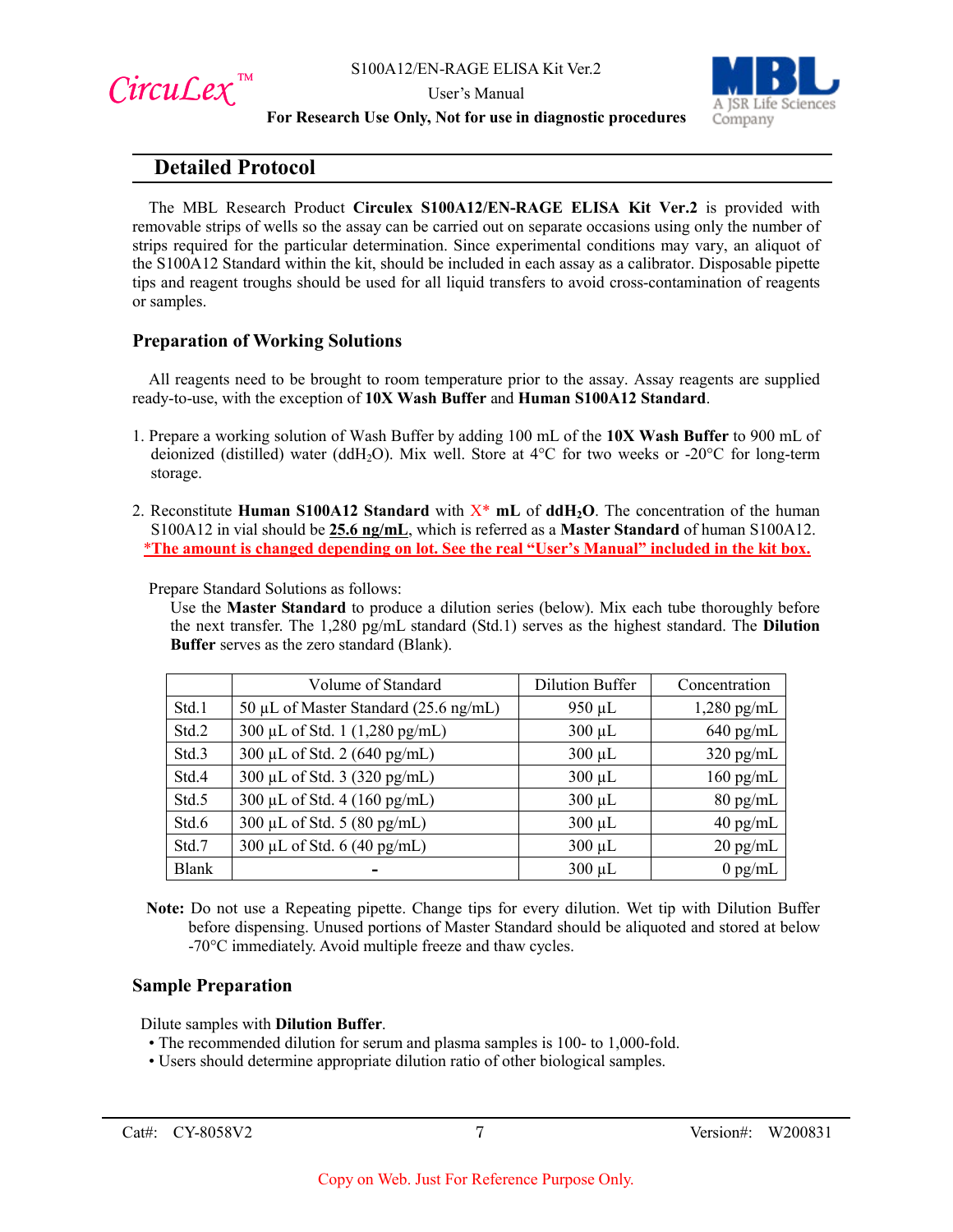

User's Manual



#### **For Research Use Only, Not for use in diagnostic procedures**

## **Assay Procedure**

- 1. Remove the appropriate number of microtiter wells from the foil pouch and place them into the well holder. Return any unused wells to the foil pouch, refold, seal with tape and store at 4°C.
- 2. Dilute sample with **Dilution Buffer**. (See "Sample Preparation" above.)
- 3. Pipette **100 µL** of **Standard Solutions (Std1-Std7, Blank)** and **diluted samples** in duplicates, into the appropriate wells.
- 4. Incubate the plate **at room temperature (ca.25°C) for 60 minutes**, shaking at ca. 300 rpm on an orbital microplate shaker.
- 5. Wash 4-times by filling each well with Wash Buffer  $(350 \mu L)$  using a squirt bottle, multi-channel pipette, manifold dispenser or microplate washer.
- 6. Add **100 µL** of **HRP conjugated Detection Antibody** into each well.
- 7. Incubate the plate **at room temperature (ca.25°C) for 60 minutes**, shaking at ca. 300 rpm on an orbital microplate shaker.
- 8. Wash 4-times by filling each well with Wash Buffer  $(350 \mu L)$  using a squirt bottle, multi-channel pipette, manifold dispenser or microplate washer.
- 9. Add **100 µL** of **Substrate Reagent**. Avoid exposing the microtiter plate to direct sunlight. Covering the plate with e.g. aluminum foil is recommended. Return Substrate Reagent to  $4^{\circ}C$  immediately after the necessary volume is removed
- 10. Incubate the plate **at room temperature (ca. 25°C) for 10-20 minutes**, shaking at ca. 300 rpm on an orbital microplate shaker. The incubation time may be extended up to 30 minutes if the reaction temperature is below than 20°C.
- 11. Add **100 µL** of **Stop Solution** to each well in the same order as the previously added Substrate Reagent.
- 12. Measure absorbance in each well using a spectrophotometric microplate reader at dual wavelengths of 450/540 nm. Dual wavelengths of 450/550 or 450/595 nm can also be used. Read the microplate at 450 nm if only a single wavelength can be used. Wells must be read within 30 minutes of adding the Stop Solution.
	- **Note-1:** Complete removal of liquid at each step is essential to good performance. After the last wash, remove any remaining Wash Buffer by aspirating or decanting. Invert the plate and blot it against clean paper towels.
	- **Note-2:** Reliable standard curves are obtained when either O.D. values do not exceed 0.2 units for the blank (zero concentration), or 2.5 units for the highest standard concentration.
	- **Note-3**: If the microplate reader is not capable of reading absorbance greater than the absorbance of the highest standard, perform a second reading at 405 nm. A new standard curve, constructed using the values measured at 405 nm, is used to determine S100A12/EN-RAGE concentration of off-scale samples. The readings at 405 nm should not replace the on-scale readings at 450 nm.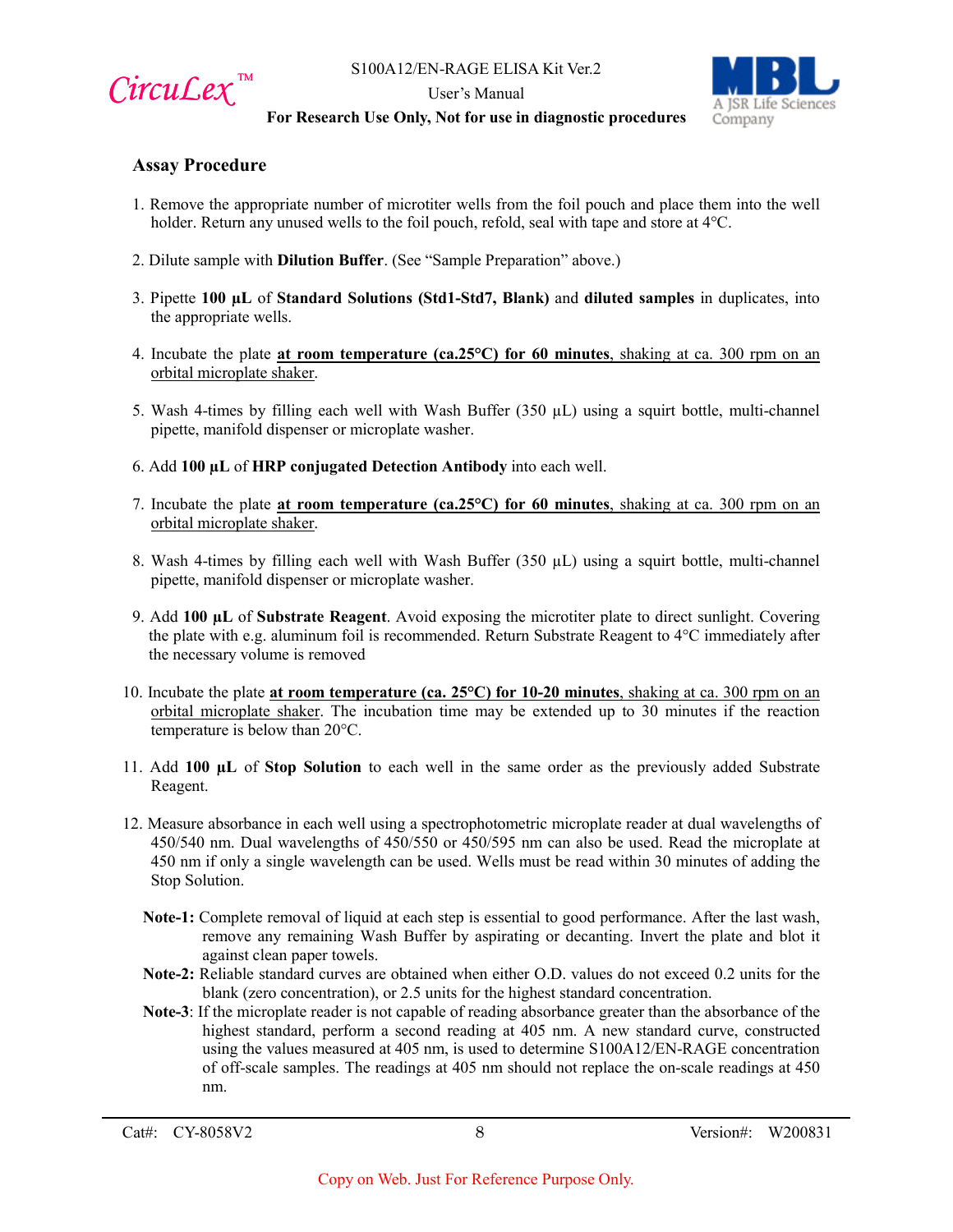





#### **For Research Use Only, Not for use in diagnostic procedures**

## **Calculations**

Average the duplicate readings for each standard, control, and sample and subtract the average zero standard optical density. Plot the optical density for the standards versus the concentration of the standards and draw the best curve. The data can be linearized by using log/log paper and regression analysis may be applied to the log transformation. To determine the human S100A12 concentration of each sample, first find the absorbance value on the y-axis and extend a horizontal line to the standard curve. At the point of intersection, extend a vertical line to the x-axis and read the corresponding human S100A12 concentration. If the samples have been diluted, the concentration read from the standard curve must be multiplied by the dilution factor.

- 1. The dose-response curve of this assay fits best to a sigmoidal 5-parameter logistic equation. The results of unknown samples can be calculated with any computer program having a 5-parameter logistic function. It is important to make an appropriate mathematical adjustment to accommodate for the dilution factor.
- 2. Most microtiter plate readers perform automatic calculations of analyte concentration. The calibration curve is constructed by plotting the absorbance (Y) of calibrators versus log of the known concentration (X) of calibrators, using the four-parameter function. Alternatively, the logit log function can be used to linearize the calibration curve (i.e. logit of absorbance (Y) is plotted versus log of the known concentration (X) of calibrators).

## **Measurement Range**

The measurement range is 20 pg/mL to 1,280 pg/mL. Any sample reading higher than the highest standard should be diluted with Dilution Buffer in higher dilution and re-assayed. Dilution factors need to be taken into consideration in calculating the human S100A12 concentration.

## **Troubleshooting**

- 1. All samples and standards should be assayed in duplicate, using the protocol described in the **Detailed Protocol**. Incubation times or temperatures significantly different from those specified may give erroneous results.
- 2. Poor duplicates, accompanied by elevated values for wells containing no sample, indicate insufficient washing. If all instructions in the **Detailed Protocol** were followed accurately, such results indicate a need for washer maintenance.
- 3. Overall low signal may indicate that desiccation of the plate has occurred between the final wash and addition of Substrate Reagent. Do not allow the plate to dry out. Add Substrate Reagent immediately after wash.

## **Reagent Stability**

All of the reagents included in the MBL Research Product **Circulex S100A12/EN-RAGE ELISA Kit Ver.2** have been tested for stability. Reagents should not be used beyond the stated expiration date. Upon receipt, kit reagents should be stored at 4°C, except the reconstituted Human S100A12 Standard must be stored at below -70°C. Coated assay plates should be stored in the original foil bag sealed by the zip lock and containing a desiccant pack.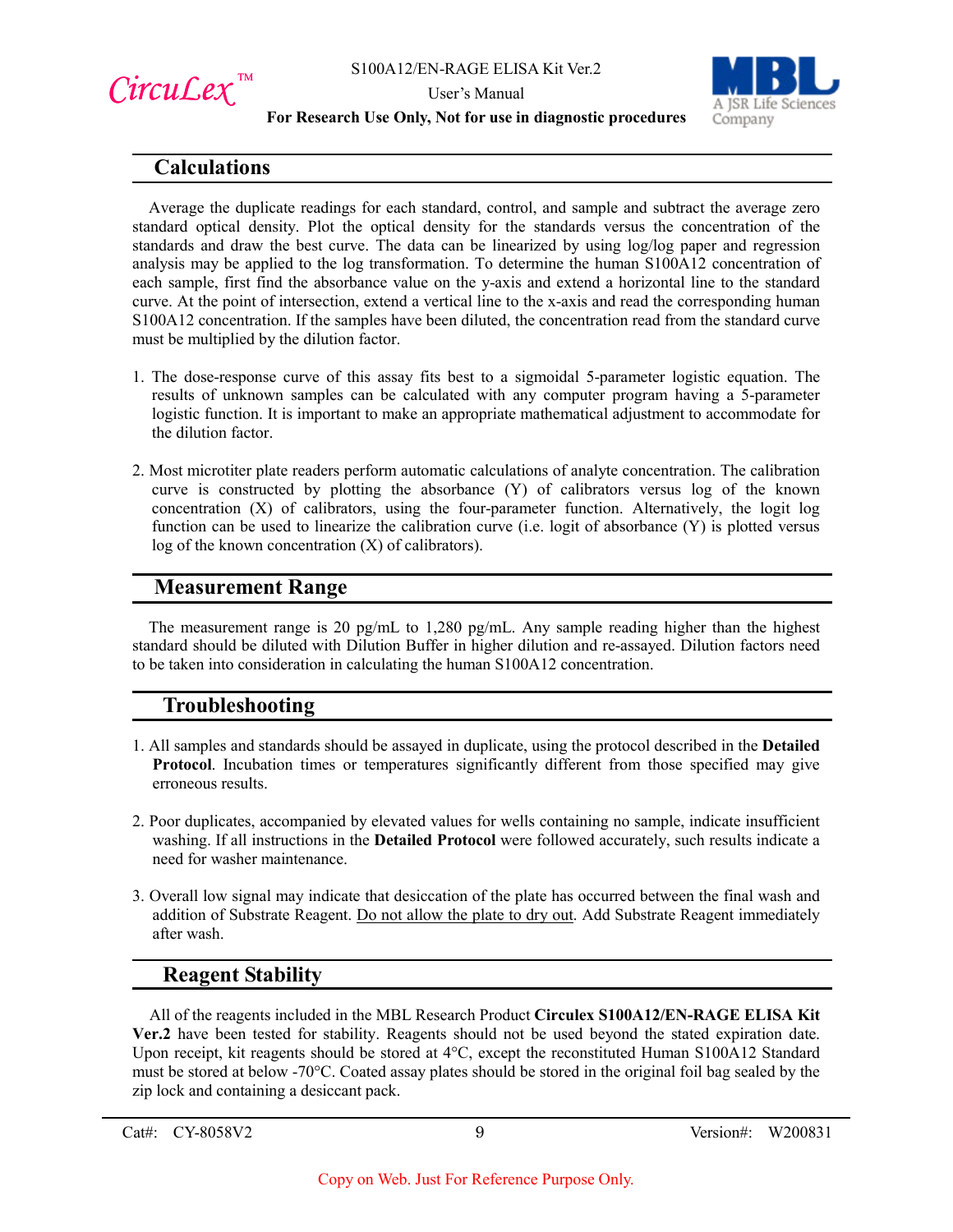



**For Research Use Only, Not for use in diagnostic procedures**

## **Assay Characteristics**

#### **1. Sensitivity**

The limit of detection (defined as such a concentration of S100A12/EN-RAGE giving absorbance higher than mean absorbance of blank\* plus three standard deviations of the absorbance of blank: A blank + 3SD blank) is better than 8.2 pg/mL of sample.

\* Dilution Buffer was pipetted into blank wells.

#### Typical standard curve

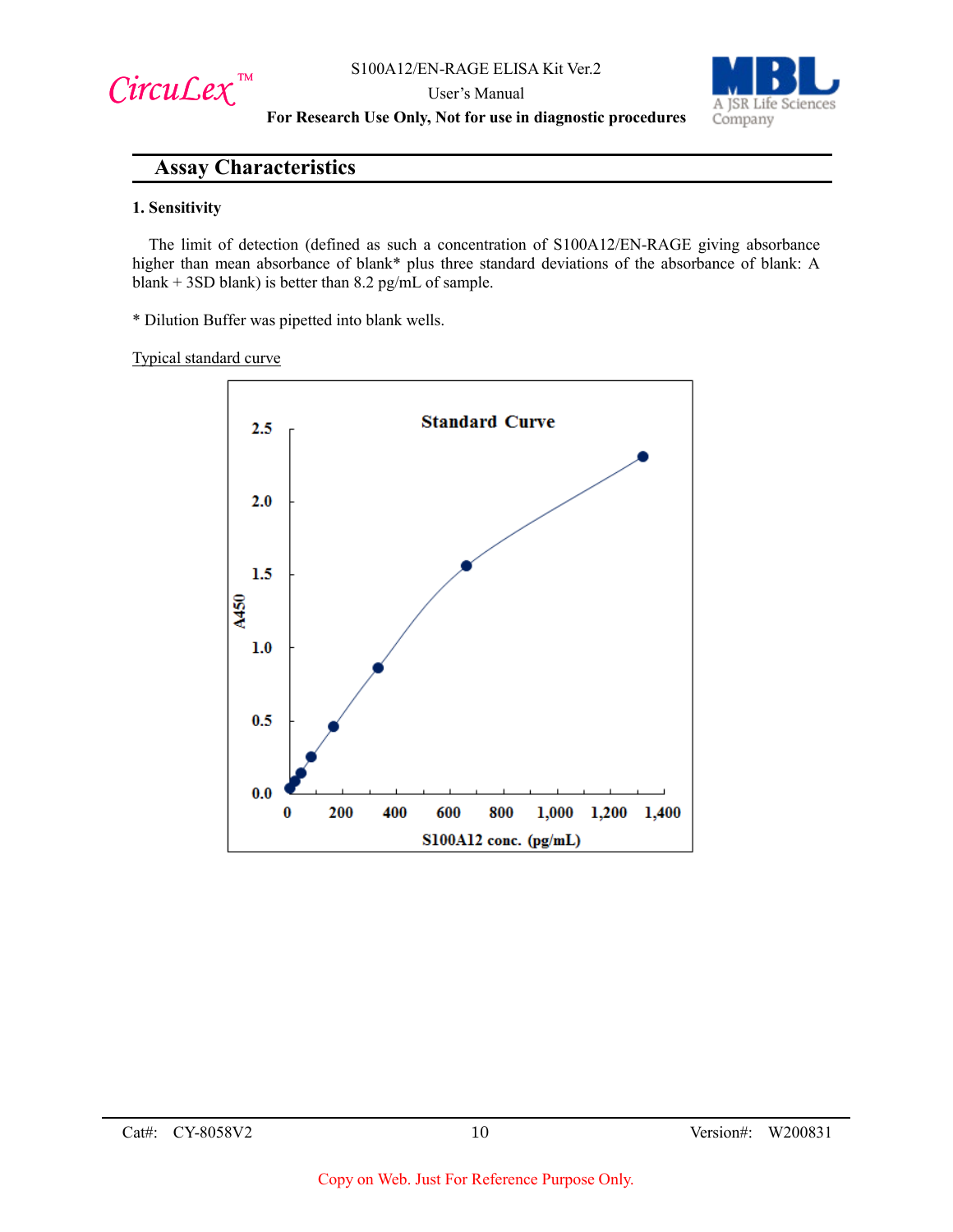

User's Manual



## **For Research Use Only, Not for use in diagnostic procedures**

#### **2. Specificity**

The antibodies in the Circulex S100A12/EN-RAGE ELISA Kit Ver.2 only react with human S100A12 and without detectable cross-reactivities to other human S100 proteins as indicated below.

Reactivity to various recombinant S100 proteins

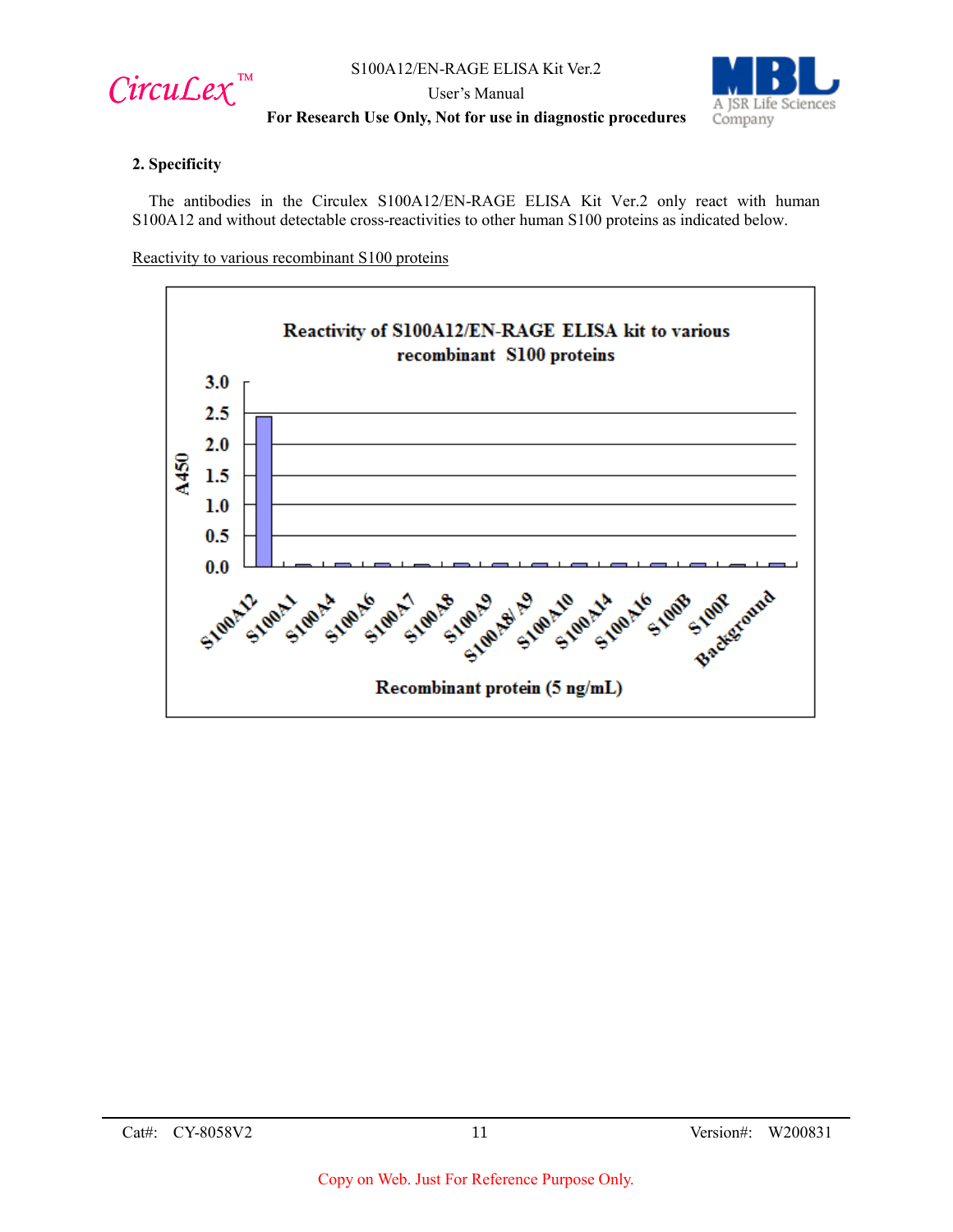

User's Manual



## **For Research Use Only, Not for use in diagnostic procedures**

#### **3. Precision**

Intra-assay Precision (Precision within an assay)

Three samples of known concentration were tested eight times on one plate to assess intra-assay precision.

• Intra-assay (Within-Run, n=8) CV=3.4 - 5.3 %

| Sample No. | Sample 1 | Sample 2 | Sample 3 |
|------------|----------|----------|----------|
|            | 65.348   | 184.713  | 211.894  |
| 2          | 67.521   | 180.957  | 223.358  |
| 3          | 68.874   | 192.349  | 209.243  |
| 4          | 68.245   | 193.350  | 216.801  |
| 5          | 70.797   | 201.191  | 241.216  |
| 6          | 68.451   | 192.315  | 211.727  |
| 7          | 70.764   | 184.471  | 219.324  |
| 8          | 73.108   | 210.559  | 237.067  |
| max.       | 73.108   | 210.559  | 241.216  |
| min.       | 65.348   | 180.957  | 209.243  |
| mean       | 69.139   | 192.488  | 221.329  |
| SD         | 2.221    | 9.088    | 11.175   |
| $CV(\% )$  | 3.4      | 5.0      | 5.3      |

Inter-assay Precision (Precision between assays)

Three samples of known concentration were tested in four separate assays to assess inter-assay precision.

#### • Inter-assay (Run-to-Run, n=4) CV=5.3 - 6.2 %

| Sample No. | Sample 1 | Sample 2 | Sample 3 |
|------------|----------|----------|----------|
| 1          | 67498    | 187.848  | 215.323  |
| 2          | 66.213   | 164.344  | 212.425  |
| 3          | 74.901   | 179.144  | 226,606  |
| 4          | 73.915   | 179.800  | 238.224  |
| max.       | 74.901   | 187.848  | 238.224  |
| min.       | 66 213   | 164.344  | 212.425  |
| mean       | 70.632   | 177.784  | 223.145  |
| SD         | 4.410    | 9.795    | 11.768   |
| $CV(\% )$  | 6.2      | 5.5      | 5.3      |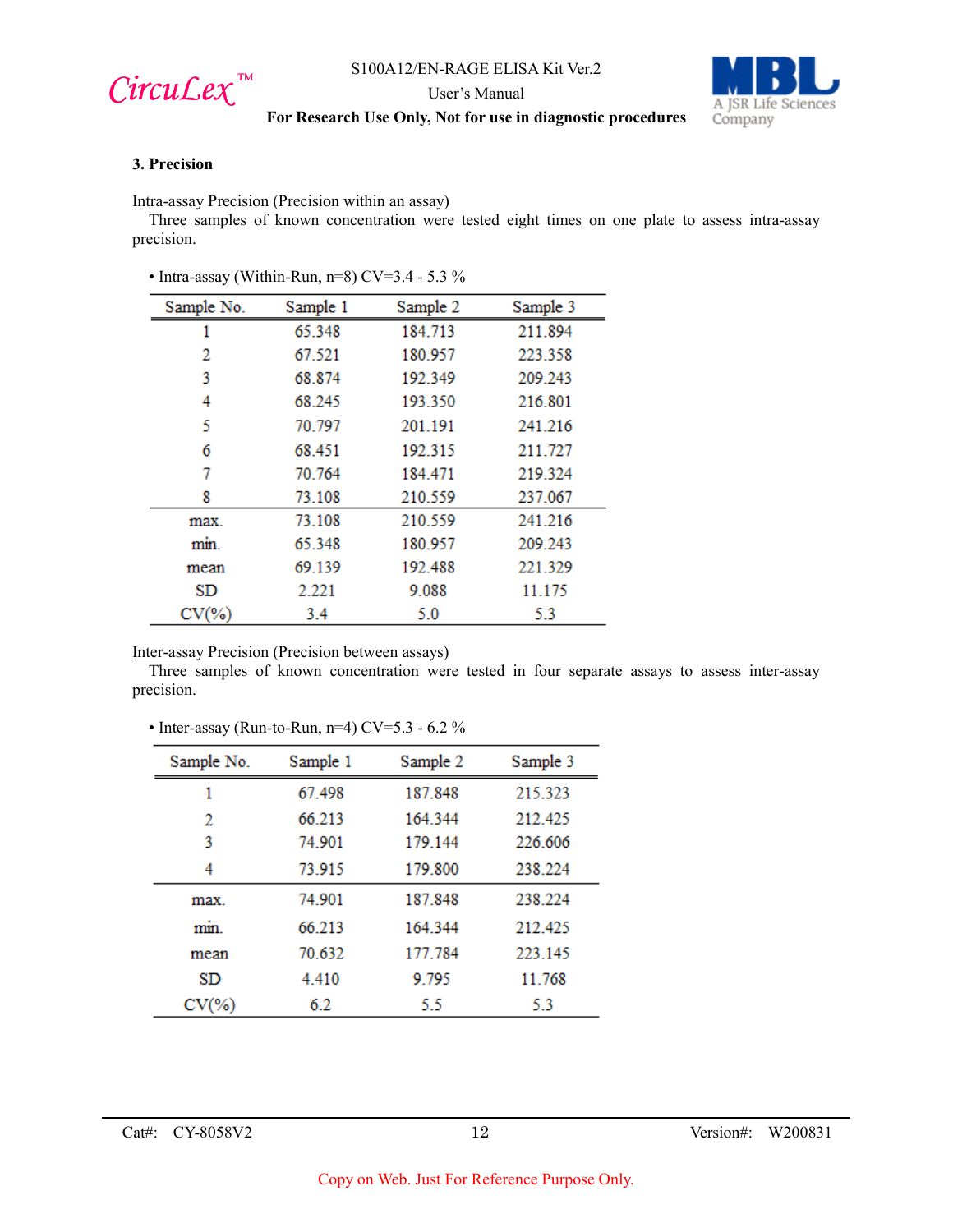

User's Manual



## **For Research Use Only, Not for use in diagnostic procedures**

#### **4. Spiking recover**

Serum samples were spiked with different amounts of S100A12 and assayed. The recovery of S100A12 spiked to levels throughout the range of the assay was evaluated.

| Sample | Spiked Concentration<br>(pg/mL) | Observed Concentration<br>(pg/mL) | <b>Expected Concentration</b><br>(pg/mL) | Recovery<br>$(\%)$ |
|--------|---------------------------------|-----------------------------------|------------------------------------------|--------------------|
| L      | $\theta$                        | 109.35                            |                                          |                    |
|        | 100                             | 196.64                            | 209.35                                   | 87.3               |
|        | 200                             | 289.29                            | 309.35                                   | 90.0               |
|        | 400                             | 449.80                            | 509.35                                   | 85.1               |
| M      | $\overline{0}$                  | 106.99                            |                                          |                    |
|        | 100                             | 203.29                            | 206.99                                   | 96.3               |
|        | 200                             | 292.55                            | 306.99                                   | 92.8               |
|        | 400                             | 463.05                            | 506.99                                   | 89.0               |
| H      | $\Omega$                        | 212.39                            |                                          |                    |
|        | 100                             | 334.24                            | 312.39                                   | 121.8              |
|        | 200                             | 431.77                            | 412.39                                   | 109.7              |
|        | 400                             | 611.92                            | 612.39                                   | 99.9               |

#### **5. Linearity**

To assess the linearity of the assay, samples containing and/or spiked with high concentrations of S100A12 were serially diluted with the Dilution Buffer to produce samples with values within the dynamic range of the assay.



Cat#: CY-8058V2 13 Version#: W200831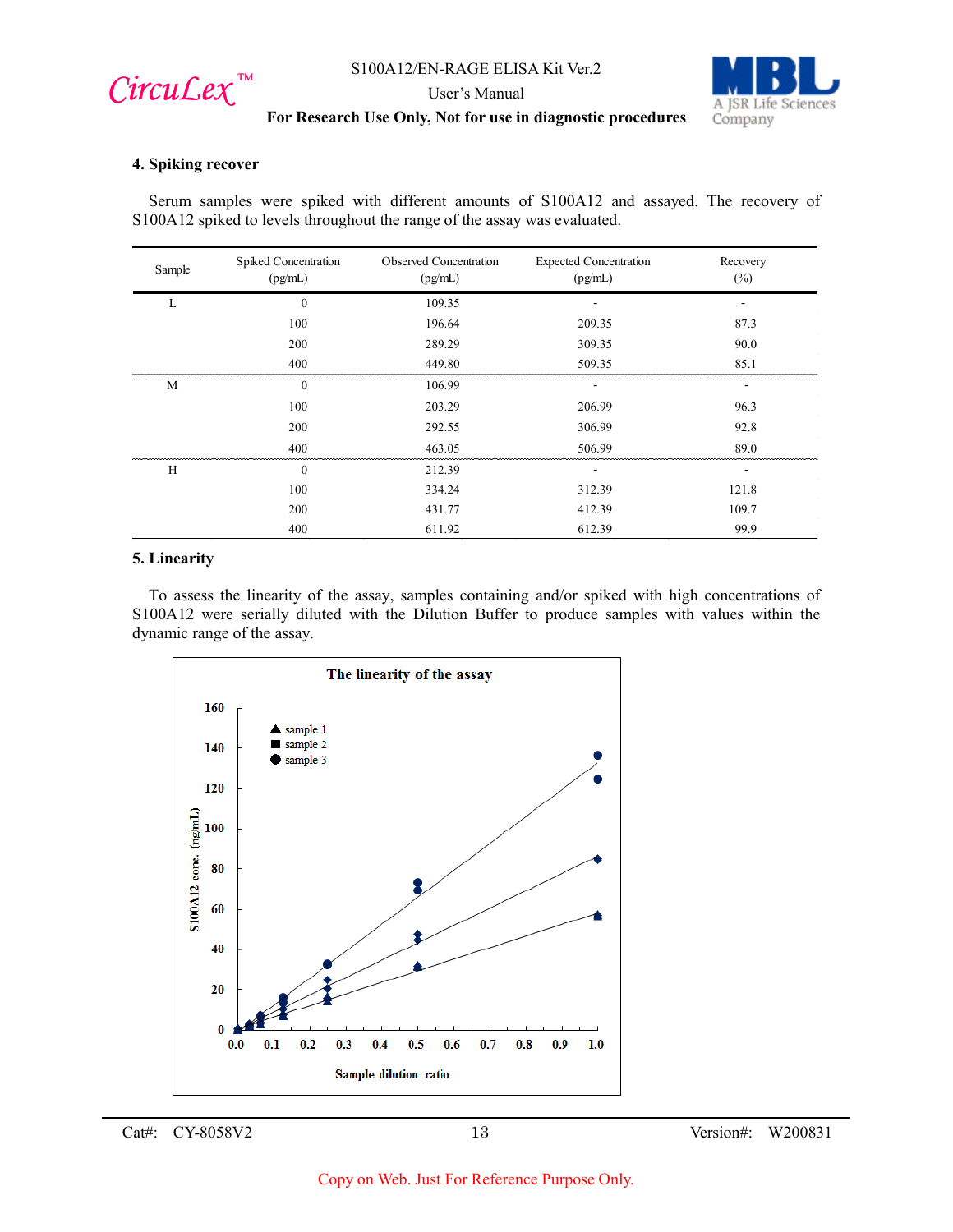

User's Manual



#### **For Research Use Only, Not for use in diagnostic procedures**

#### **6. Effects of potentially interfering substances in serum on this ELISA Kit**

Potentially interfering substances in serum, Bilirubin F, Bilirubin C, Hemolysis hemoglobin, Chyle, and Rheumatoid factor, were added to serum samples at various concentrations. None of the substances at the concentrations tested interfered in the assay.

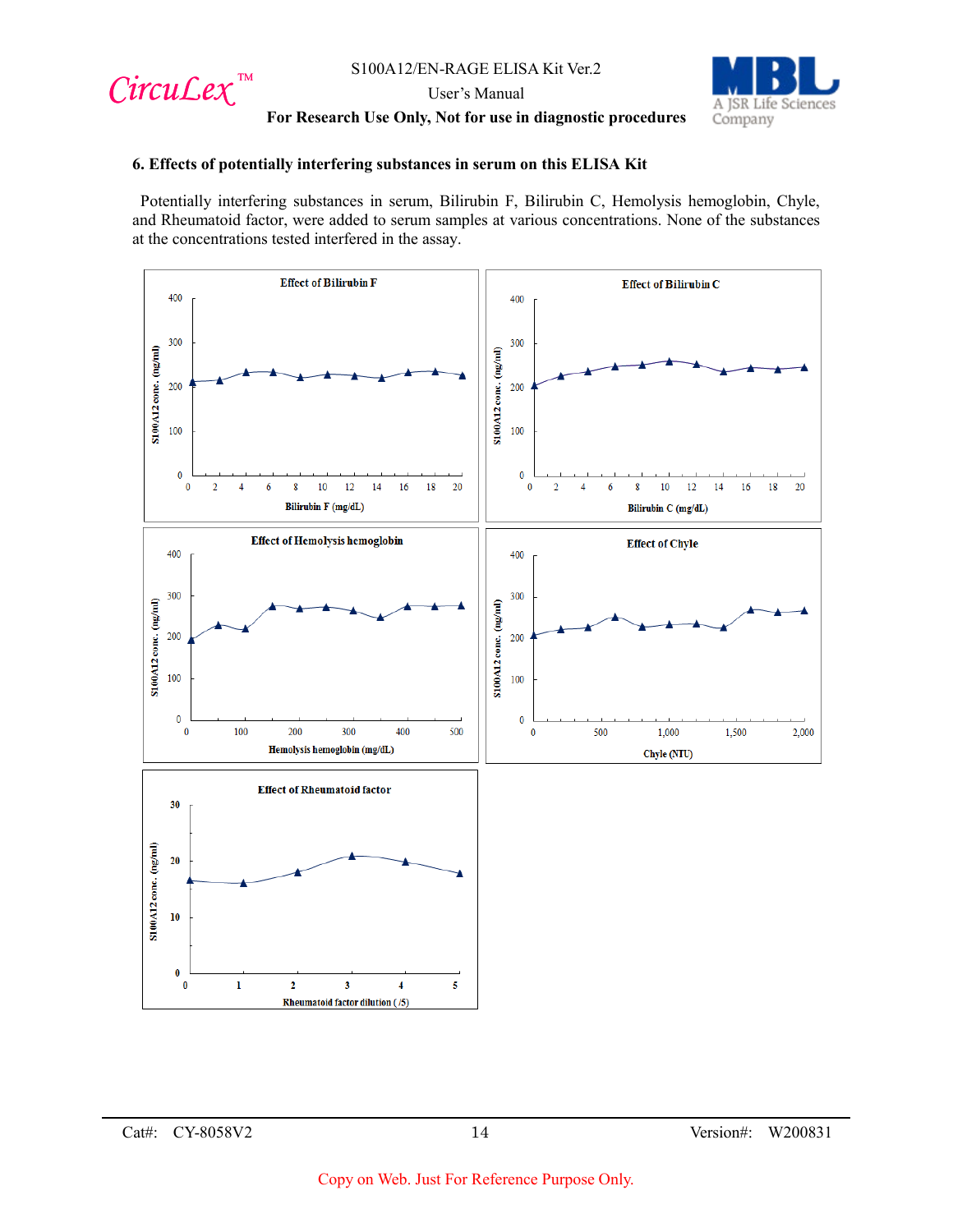

User's Manual



**For Research Use Only, Not for use in diagnostic procedures**

## **Example of Test Results**

Fig.1 Human S100A12 concentrations in sera from Crohn's disease patients (n=10) and healthy volunteers (n=8).